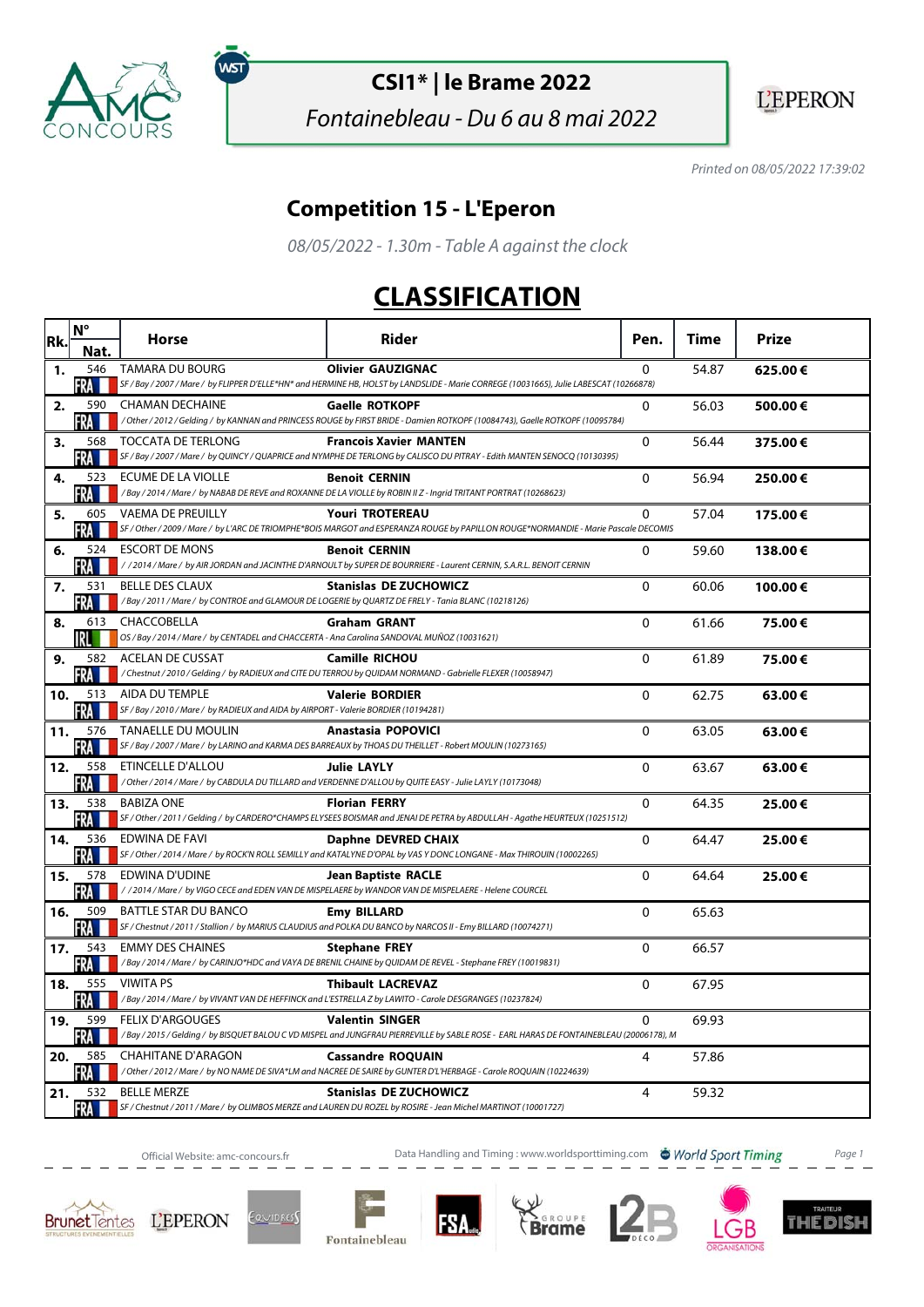## **CLASSIFICATION**

| Rk. | $\mathsf{N}^\circ$ | Horse                                                                                                                                  | Rider                                                                                                                                                     | Pen. | Time  | <b>Prize</b> |
|-----|--------------------|----------------------------------------------------------------------------------------------------------------------------------------|-----------------------------------------------------------------------------------------------------------------------------------------------------------|------|-------|--------------|
| 22. | Nat.<br>584        | <b>BALZANE DES ROCHES</b>                                                                                                              | <b>Cassandre ROQUAIN</b>                                                                                                                                  | 4    | 59.87 |              |
| 23. | <b>FRA</b><br>549  | DALLAS D'AUGE                                                                                                                          | SF / Chestnut / 2011 / Mare / by BALOU DU ROUET and QUENOTTE DES ROCHES by ZANDOR Z - Carole ROQUAIN (10224639)<br><b>Laurene GOUT</b>                    | 4    | 62.19 |              |
|     | FRA                |                                                                                                                                        | /Chestnut/2013/Gelding/by SAFARI D'AUGE and MELIBEA D'AUGE by GALOUBET A - S.C.E.A. HARAS DE BLANCASTEL (20017890)                                        |      |       |              |
| 24. | 566<br>FRA         | <b>FURISTO</b><br>/Other / 2010 / Stallion / by CORLAND and VERMA W by KOJAK - Faustine MANGIN (10177444)                              | <b>Faustine MANGIN</b>                                                                                                                                    | 4    | 62.79 |              |
| 25. | 551<br>FRA         | LAITA DE PREUILLY Z                                                                                                                    | <b>Guillaume GUINAUD</b><br>/Bay/2013/Mare/ by L'ARC DE TRIOMPHE*BOIS MARGOT and SWEET CHIN by CHIN CHIN - S.C. HARAS DE PREUILLY (20005740)              | 4    | 63.98 |              |
| 26. | 501                | <b>FEAL SAINT PAER</b>                                                                                                                 | <b>Emilie BUSSEREAU</b><br>/Bay / 2015 / Gelding / by OGANO SITTE and BEATITUDE by ALBERT DU BERLAIS - S.C.E.A. SAINT PAER EQUICENTRE (20018518)          | 4    | 64.09 |              |
| 27. | 514<br>FRA         | <b>FAYA DE LA BRIDE</b><br>/Bay / 2015 / Mare / by NERVOSO and QUOCCAINE DE LA BRIDE by CALVARO - John VON SOTHEN (10238556)           | <b>Margaux BOST</b>                                                                                                                                       | 4    | 64.10 |              |
| 28. | 588<br>FRA         | N DAYCLIC DE LA BERANGERI                                                                                                              | <b>Jeanne ROSSEZ</b><br>/ Chestnut / 2013 / Stallion / by ELVIS TER PUTTE and KYRIELLE DE LA DIVE by COUCA DE CALABRE*HN - Marine DURAND (10280667)       | 4    | 64.65 |              |
| 29. | 545<br>FRA I       | CARITA DU SOLEIL                                                                                                                       | <b>Ludovic GAUDIN</b><br>/Bay / 2012 / Mare / by BALOU DU ROUET and QUINTA DU SOLEIL by DIAMANT DE SEMILLY - Olivier AUVRAY (10219799)                    | 4    | 65.55 |              |
| 30. | 580<br>FRA I       | CEVENA DE L'AUJON                                                                                                                      | Salome RATEAU<br>/ Other / 2012 / Mare / by L'ARC DE TRIOMPHE*BOIS MARGOT and QEURBY DE L'AUJON by JAGUAR MAIL - Clemence LAVOLEE (10248850)              | 4    | 65.74 |              |
| 31. | 515<br>FRA I       | KIVANTA HDH<br>/ Other / 2015 / Mare / by CREAM ON TOP and HIVANTA by AREZZO VDL - SARL ECURIE BOST (20001108)                         | <b>Margaux BOST</b>                                                                                                                                       | 4    | 68.84 |              |
| 32. | 619                | <b>ECLAIREUR DE BRIERE</b>                                                                                                             | <b>Alicia HEINIGER</b><br>SF / Bay / 2014 / Gelding / by TSUNAMI DE HUS and SYLVIANE DE BRIERE by DORMANE DU PUY - Alicia HEINIGER (10025852)             | 4    | 69.23 |              |
| 33. | SUI +<br>547       | <b>CHANEL DE RHODES</b><br>SF / Chestnut / 2012 / Mare / by LANDO and COCO GIRL III by ELF III - Louise GAYET (10187760)               | <b>Louise GAYET</b>                                                                                                                                       | 4    | 70.05 |              |
| 34. | FRA<br>592         | DRIMAR MAIL                                                                                                                            | <b>Vincent ROUSSEAU</b><br>/Bay/2013/Gelding/by MONTENDER and PRIMA MAIL by ALLIGATOR FONTAINE - Vincent ROUSSEAU (10086287)                              | 6    | 84.25 |              |
| 35. | FRA L<br>603       | <b>KALISTA</b><br>BWP / Other / 2010 / Mare / by GAME BOY and ODELIN U by HATTRICK - Max THIROUIN (10002265)                           | <b>Bethsabee THIROUIN DEVRED</b>                                                                                                                          | 8    | 57.25 |              |
| 36. | <b>FRA</b><br>510  | <b>VANILLE IDEALE</b>                                                                                                                  | <b>Arnaud BIMBENET</b>                                                                                                                                    | 8    | 60.55 |              |
| 37. | <b>FRA</b><br>622  | <b>FAN OF MR BLUE</b>                                                                                                                  | SF / Chestnut / 2009 / Mare / by MYLORD CARTHAGO*HN and KISS ME IDEALE by O MALLEY - Arnaud BIMBENET (10138886)<br><b>Coralie MAITRE</b>                  | 8    | 61.26 |              |
| 38. | SUI +<br>565       | KWPN / Grey / 2010 / Gelding / by ZIROCCO BLUE VDL and PRALINE K by INDOCTRO - Maître Patricia<br><b>BRODI</b>                         | <b>Faustine MANGIN</b>                                                                                                                                    | 8    | 63.09 |              |
| 39. | FRA<br>623         | SF / Grey / 2011 / Gelding / by DOREMI and ALBANE ROC by FURY DE LA CENSE - Faustine MANGIN (10177444)<br><b>BELLISSIMA GRAVELOTTE</b> | <b>Emilie FLOWER</b>                                                                                                                                      | 8    | 66.39 |              |
| 40. | USA=<br>535        | DIONYSOS DE RHODES                                                                                                                     | SF / Grey / 2011 / Mare / by EUROCOMMERCE BERLIN and WOMINA by LAWRENCE - Jeannine FLOWER (10135340)<br><b>Lara DERVAUX</b>                               | 8    | 66.58 |              |
| 41. | FRA<br>526         | <b>VERTIGO DES COURLIS</b>                                                                                                             | /Bay / 2013 / Stallion / by TOP GUN SEMILLY and NIMIBOKO by GRANNOX - S.C.E.A. LE MONT ROUGE ELEVAGE DU MONT ROUGE (20005792)<br><b>Virginie CHEMLA</b>   | 8    | 67.98 |              |
| 42. | FRA<br>593         | <b>TORMAL'N DERICK</b>                                                                                                                 | / Chestnut / 2009 / Gelding / by DIAMANT DE SEMILLY and JIPSY DES COURLIS by VERSAILLES II - Virginie CHEMLA (10039594)<br><b>Sebastien SAUZAY</b>        | 8    | 68.08 |              |
| 43. | FRA<br>614         | <b>FREEDOM DE RAVEL</b>                                                                                                                | SF / Bay / 2007 / Gelding / by ROBIN II Z and KIS MISS LA COUR by CALYPSO D'HERBIERS - Sebastien SAUZAY (10071205)<br><b>Graham GRANT</b>                 | 8    | 77.20 |              |
| 44. | IRL<br>606         | <b>MIDNIGHT KISS</b>                                                                                                                   | / Other / 2015 / Stallion / by CONTENDRO*GFE and ADONAI DE RAVEL by FERGAR MAIL - Florence BASOFSKI (10220275)<br>Sacha TURPIN                            | 12   | 61.95 |              |
| 45. | FRA<br>525         | <b>BOCAGE DE CELLAND</b>                                                                                                               | / Other / 2012 / Mare / by MYLORD CARTHAGO and CATALANIA by CASSINI II - Pierrick TURPIN (10278688), Sacha TURPIN (10278674)<br><b>Agathe CHARBONNEAU</b> | 12   | 63.01 |              |
| 46. | FRA<br>506         | CIGALE DE GROOM                                                                                                                        | SF / Bay / 2011 / Gelding / by CACAO COURCELLE and NOBLESSE GODINIERE by CALYPSO D'HERBIERS - Agathe CHARBONNEAU (10041836)<br><b>Romane BAUDAT</b>       | 12   | 66.19 |              |
| 47. | FRA<br>612         | <b>GIPSY GIRL DB</b>                                                                                                                   | /Bay / 2012 / Mare / by READY BOY DES FORETS*HN and ROMY DE GROOM by GENTLEMAN PLATIERE - SARL ECURIE BOST (20001108)<br><b>Maxime PEREZ</b>              | 12   | 69.52 |              |
| 48. | GER<br>520         | ERWINN VAN BROEKHOVEN WS Z                                                                                                             | SBS / Bay / 2012 / Mare / by ELVIS TER PUTTE and BELPHEGOR DB by NABAB DE REVE - Jean Claude BERNARD (10191147)<br>Elena BRIENS                           | 12   | 73.49 |              |
| 49. | FRA<br>579         | <b>EVER BLUE</b>                                                                                                                       | Grey / 2014 / Gelding / by ECHO VAN HET NEERENBOSCH and WHITNEY W Z by WINNINGMOOD VD ARENBERG - Pascal RUMEAU (10266350) /<br>Jean Baptiste RACLE        | 12   | 73.57 |              |
|     | FRA                | /Bay / 2014 / Stallion / by PLOT BLUE and DEAUVILLE by BALOUBET DU ROUET - Helene COURCEL (10195854)                                   |                                                                                                                                                           |      |       |              |
|     |                    | Official Website: amc-concours.fr                                                                                                      | Data Handling and Timing: www.worldsporttiming.com World Sport Timing                                                                                     |      |       | Page 2       |